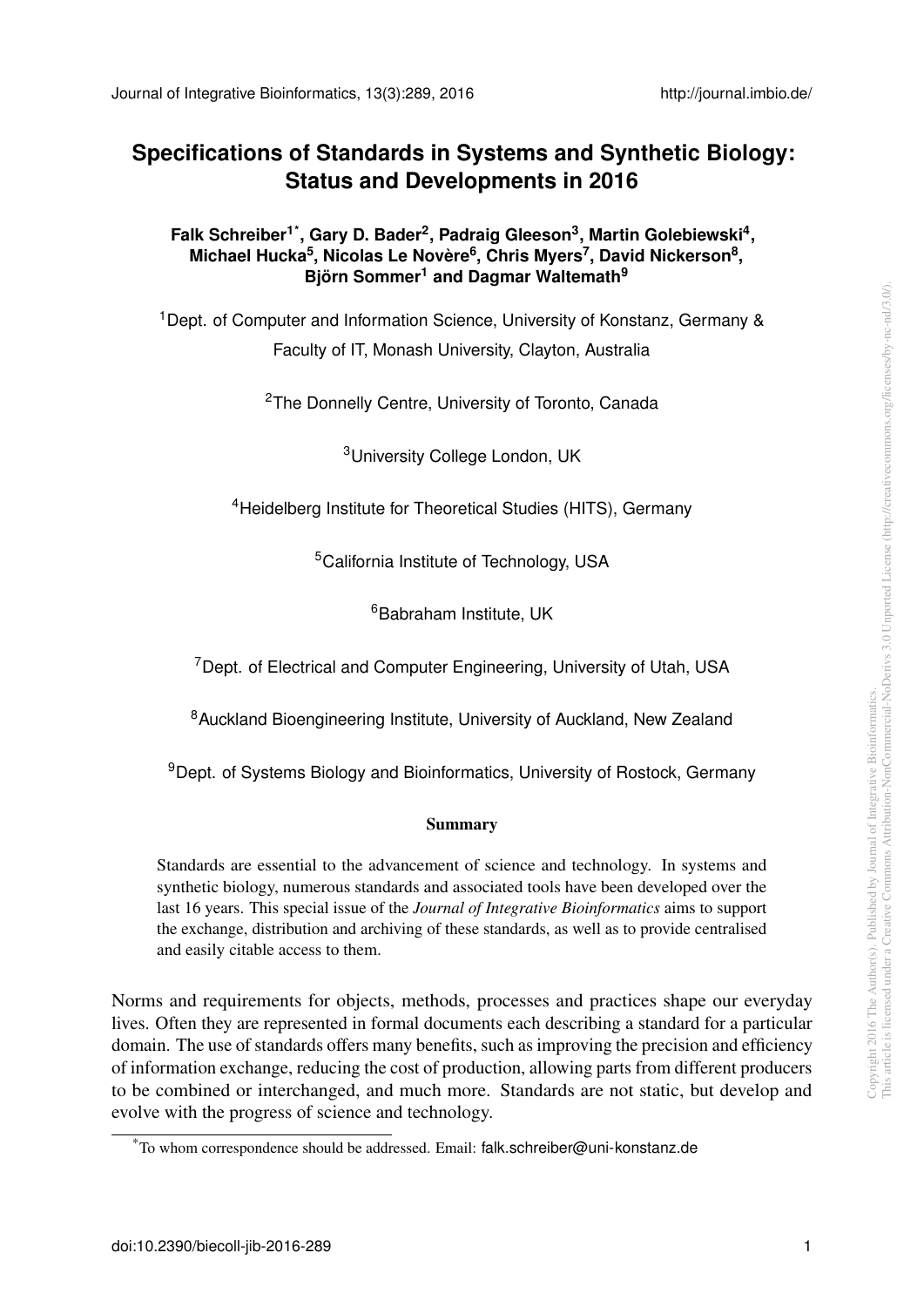When new, innovative areas (such as systems and synthetic biology) first emerge, they often either lack proper standards altogether, or the documents describing the standards in use are not available from a centralised location. To help develop and disseminate standards for systems and synthetic biology, the COMBINE (the 'COmputational Modeling in BIology' NEtwork) initiative was formed in 2010 [\[1\]](#page-4-0). This initiative ". . . is a network formed by the communities developing standards and formats to share computational models. Working together, it is expected that the federated projects will develop a set of interoperable standards covering all the aspects of computational modelling. Building on the experience of mature projects, which already have stable specifications, software support, user-base and community governance, COMBINE helps foster or support fledging efforts aimed at filling gaps or new needs" [\[2\]](#page-4-1).

An important component of COMBINE's mission is outreach, particularly two yearly meetings: (1) HARMONY (Hackathons on Resources for Modeling in Biology) workshops, which are focused on the development and interoperability of standards and the software that support them; and (2) COMBINE forums, which feature presentation, discussion, poster and breakout sessions focused on standards development and their scientific applications. For more information, please see <http://co.mbine.org/>.

When the first systems and synthetic biology standards began to be developed in the late 1990's, the definitions of the standards were published and made accessible in diverse ways, such as the standards' web pages or preprint services. However, there was no centralised, properly citable platform available. Last year, the COMBINE initiative introduced the first collection of up-to-date versions of systems and synthetic biology standards as a special issue of the *Journal of Integrative Bioinformatics* (JIB) to provide a single, easily accessible and citable platform for the publication of these standards [\[3\]](#page-4-2). The current special issue is intended to serve as both an update as well as an overview of the current state of standards in the domain.

<span id="page-1-0"></span>

Figure 1: COMBINE standards and associated standardisation efforts.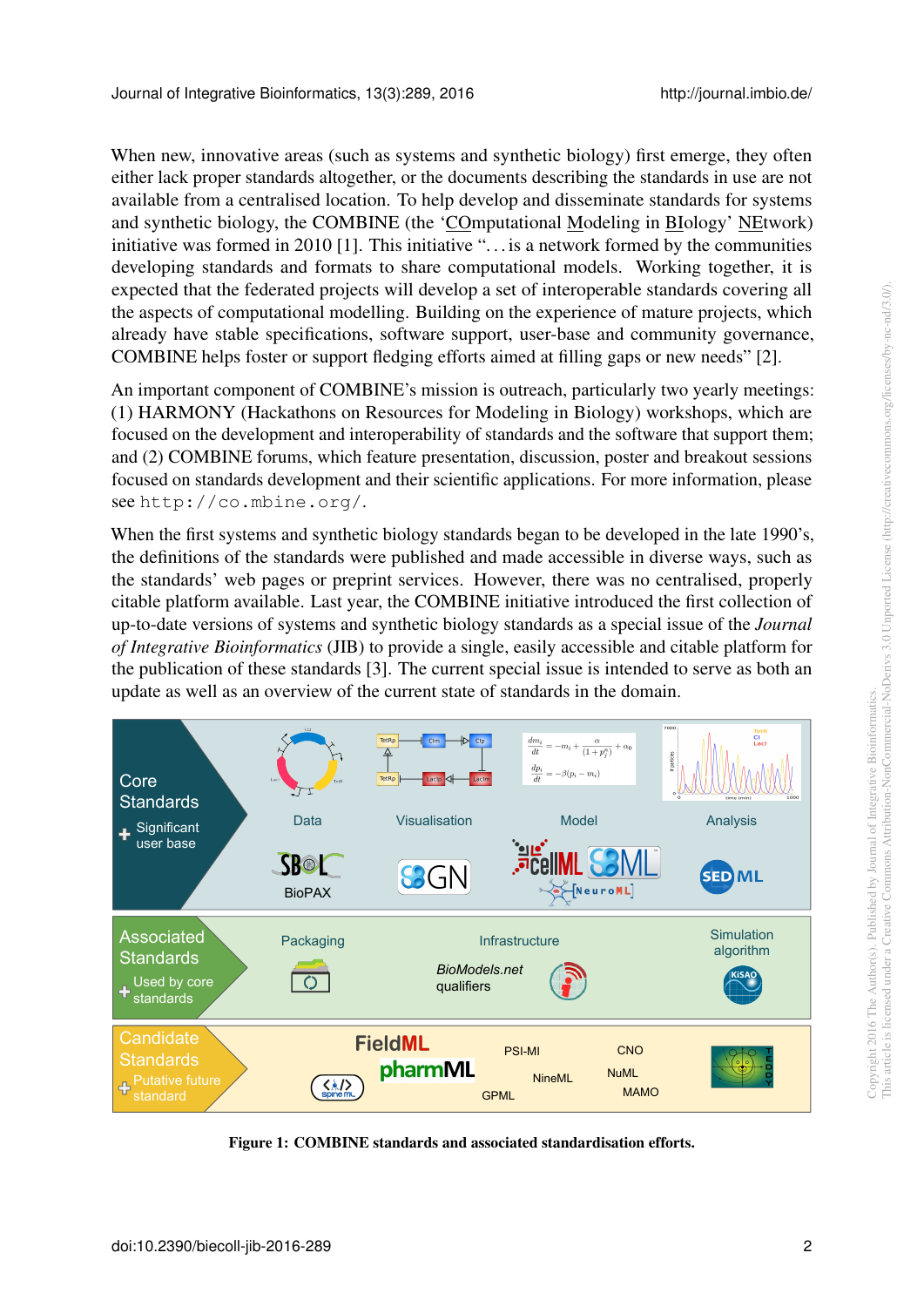COMBINE standards and their associated standardisation efforts cover a broad range of topics in systems and synthetic biology. We distinguish core standards (i. e., those with a specification implemented in several software tools, and with a broad user base); associated standards (i. e., those employed by the core standards or serving support roles); and candidate standards (i. e., efforts that have indicated their interest in becoming COMBINE standards in the future). All that are connected to COMBINE in 2016 are shown in Figure [1.](#page-1-0)

In the following list, we summarize the core COMBINE standards. Where possible, we refer to the most recent specification published in the series of JIB special issues (2015 and 2016). A few standards' specifications are currently only available from their websites, in which case, we refer to that resource instead.

- BioPAX (Biological Pathway Exchange), to store biological pathways and support the exchange, integration and analysis of biological pathway data [\[4\]](#page-4-3). The current specification can be found on the BioPAX web page [\[5\]](#page-4-4).
- SBGN (Systems Biology Graphical Notation), for the graphical depiction of processes and networks studied in systems biology [\[6\]](#page-4-5). Three SBGN sublanguages can represent different aspects of phenomena at different levels of detail:
	- SBGN Process Description 1.1.3 [\[7\]](#page-4-6)
	- SBGN Entity Relationship 1.2.0 [\[8\]](#page-4-7)
	- SBGN Activity Flow 1.1.2 [\[9\]](#page-4-8)
- SBML (Systems Biology Markup Language), to represent computational models in systems biology such as models of metabolism, signal transduction and gene regulation [\[10\]](#page-4-9). The most recent definition is SBML Level 3, which consists of a base format (*Core*) and *packages* that extend the core:
	- SBML Level 3 Core, Version 1 [\[11\]](#page-4-10)
	- SBML Level 3 Package: Flux Balance Constraints, Version 2 [\[12\]](#page-4-11)
	- SBML Level 3 Package: Hierarchical Model Composition, Version 1 [\[13\]](#page-4-12)
	- SBML Level 3 Package: Qualitative Models, Version 1 [\[14\]](#page-5-0)
	- SBML Level 3 Package: Layout, Version 1 [\[15\]](#page-5-1)
	- SBML Level 3 Package: Groups, Version 1 [\[16\]](#page-5-2)
- SED-ML (Simulation Experiment Description Markup Language), to describe the procedures to analyse and simulate models, including model identification, pre-processing, simulation setup, post-processing of simulation result and presentation thereof [\[17\]](#page-5-3). The current specification is SED-ML Level 1 Version 2 [\[18\]](#page-5-4).
- CellML, to store and exchange reusable, modular computer-based mathematical models [\[19\]](#page-5-5). In addition to the CellML standard, CellML also defines a metadata framework:
	- CellML 1.1 [\[20\]](#page-5-6)
	- CellML Metadata Framework 2.0 [\[21\]](#page-5-7)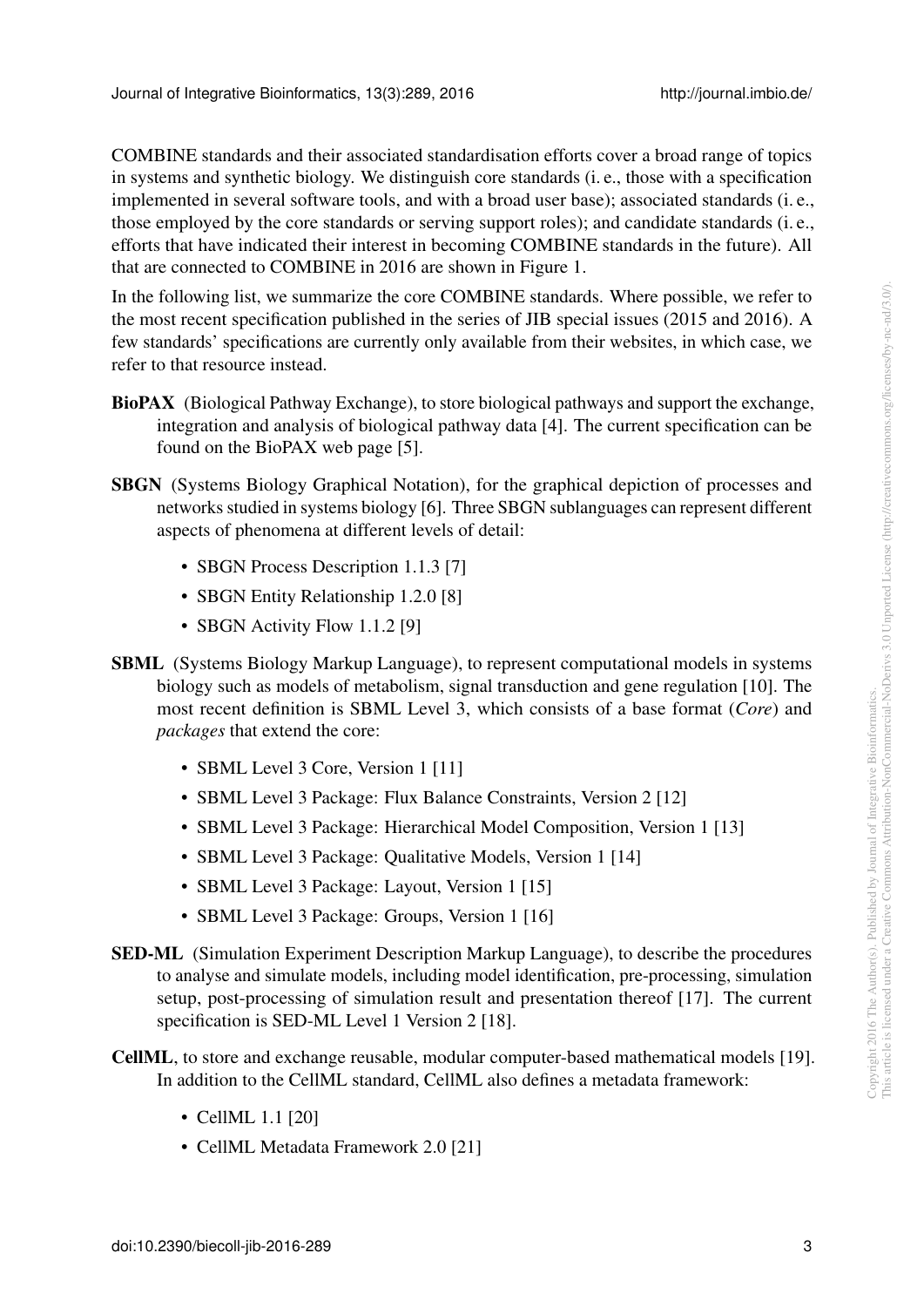- SBOL (Synthetic Biology Open Language), to exchange knowledge about synthetic biology designs. SBOL covers both structural information, such as hierarchically annotated DNA, RNA, and protein sequences for design components; and behavioural information, such as the interactions between these components [\[22\]](#page-5-8). The current specification is SBOL 2.1.0 [\[23\]](#page-5-9).
- NeuroML, a model description language for computational neuroscience [\[24\]](#page-5-10). The current specification is NeuroML version 2, beta 4, and can be found on the NeuroML website [\[25\]](#page-5-11).

In addition to the main COMBINE standards, COMBINE coordinates the development of associated efforts, that are not model or data representation formats *per se*. In some cases, they involve additional software formats that help software tools work with models and data; in other cases, the resources provide an additional layer of semantics that facilitate the use and interoperability of COMBINE standards or otherwise enhance their usefulness. Wherever possible, we cite the most current specification published in the series of JIB special issues (2015 and 2016) on COMBINE standards. A few associated efforts are currently only available from their website, in which case, we refer to that resource.

- COMBINE Archive, to support the exchange of information necessary for a modelling and simulation experiment in biology [\[26\]](#page-5-12). It is a zip-compressed container that includes a manifest file, an optional metadata file, and all the files necessary to describe the models and their processing. The current specification is COMBINE Archive 1.0 [\[27\]](#page-5-13).
- Identifiers.org URIs, to provide unique and permanent URIs for reference data and other resources used in the scientific community [\[28\]](#page-6-0).
- Systems Biology Ontology, to provide controlled vocabularies of terms commonly used in systems biology, and in particular in computational modelling [\[29\]](#page-6-1).
- Kinetic Simulation Algorithm Ontology, to provide support for referring to specific simulation algorithms in descriptions of simulation experiments [\[29\]](#page-6-1).
- BioModels.net qualifiers, to support precise qualification of an annotation used to define the relationship between a model component and an entity or resource used in the annotation of that component. See BioModels.net [\[30\]](#page-6-2) for details.

In conclusion, standards are increasingly important in systems and synthetic biology. Many software tools and databases support them, and many are endorsed by journals. We hope that providing a centralised and easily citable access to them will help to increase the adoption and use of standards in systems and synthetic biology, and thereby support the exchange, distribution and archiving of models.

GB, MG, MH, PG, NLN, CM, DN, FS and DW are COMBINE coordinators; BS and FS compiled the special issue.

Contact the COMBINE coordinators via email at combine-coord@googlegroups.com.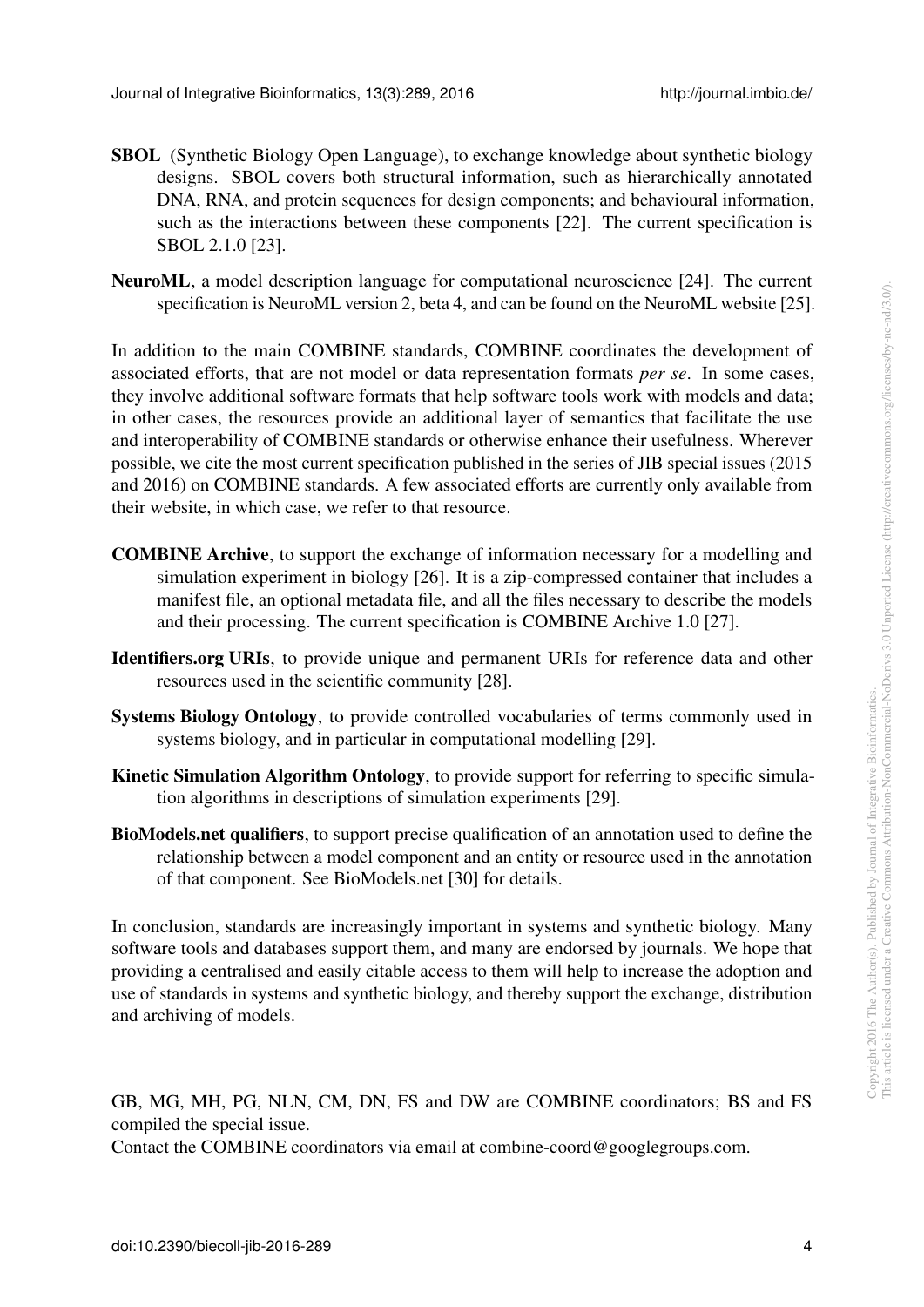## **References**

- <span id="page-4-0"></span>[1] M. Hucka, D. P. Nickerson, G. D. Bader et al. Promoting coordinated development of community-based information standards for modeling in biology: the COMBINE initiative. *Frontiers in Bioengineering and Biotechnology*, 3:19, 2015.
- <span id="page-4-1"></span>[2] http://co.mbine.org/, 2016.
- <span id="page-4-2"></span>[3] F. Schreiber, G. D. Bader, M. Golebiewski et al. Specifications of standards in systems and synthetic biology. *Journal of Integrative Bioinformatics*, 12(2):258, 2015.
- <span id="page-4-3"></span>[4] E. Demir, M. P. Cary, S. Paley et al. The BioPAX community standard for pathway data sharing. *Nature Biotechnology*, 28:935–942, 2010.
- <span id="page-4-4"></span>[5] http://www.biopax.org/, 2016.
- <span id="page-4-5"></span>[6] N. Le Novère, M. Hucka, H. Mi et al. The Systems Biology Graphical Notation. Nature *Biotechnology*, 27(8):735–741, 2009.
- <span id="page-4-6"></span>[7] S. L. Moodie, N. L. Novère, E. Demir, H. Mi and A. Villéger. Systems Biology Graphical Notation: Process Description language Level 1 Version 1.3. *Journal of Integrative Bioinformatics*, 12(2):263, 2015.
- <span id="page-4-7"></span>[8] A. A. Sorokin, N. L. Novère, A. Luna, T. Czauderna, E. Demir, R. Haw, H. Mi, S. L. Moodie, F. Schreiber and A. Villéger. Systems Biology Graphical Notation: Entity Relationship language Level 1 Version 2. *Journal of Integrative Bioinformatics*, 12(2):264, 2015.
- <span id="page-4-8"></span>[9] H. Mi, F. Schreiber, S. L. Moodie, T. Czauderna, E. Demir, R. Haw, A. Luna, N. L. Novère, A. A. Sorokin and A. Villéger. Systems Biology Graphical Notation: Activity Flow language Level 1 Version 1.2. *Journal of Integrative Bioinformatics*, 12(2):265, 2015.
- <span id="page-4-9"></span>[10] M. Hucka, A. Finney, H. M. Sauro et al. The Systems Biology Markup Language (SBML): A medium for representation and exchange of biochemical network models. *Bioinformatics*, 19(4):524–531, 2003.
- <span id="page-4-10"></span>[11] M. Hucka, F. T. Bergmann, S. Hoops, S. M. Keating, S. Sahle, J. C. Schaff, L. P. Smith and D. J. Wilkinson. The Systems Biology Markup Language (SBML): Language Specification for Level 3 Version 1 Core. *Journal of Integrative Bioinformatics*, 12(2):266, 2015.
- <span id="page-4-11"></span>[12] B. G. Olivier and F. T. Bergmann. The Systems Biology Markup Language (SBML) Level 3 Package: Flux Balance Constraints. *Journal of Integrative Bioinformatics*, 12(2):269, 2015.
- <span id="page-4-12"></span>[13] L. P. Smith, M. Hucka, S. Hoops, A. Finney, M. Ginkel, C. J. Myers, I. I. Moraru and W. Liebermeister. The Systems Biology Markup Language (SBML) Level 3 Package: Hierarchical Model Composition, Version 1 Release 3. *Journal of Integrative Bioinformatics*, 12(2):268, 2015.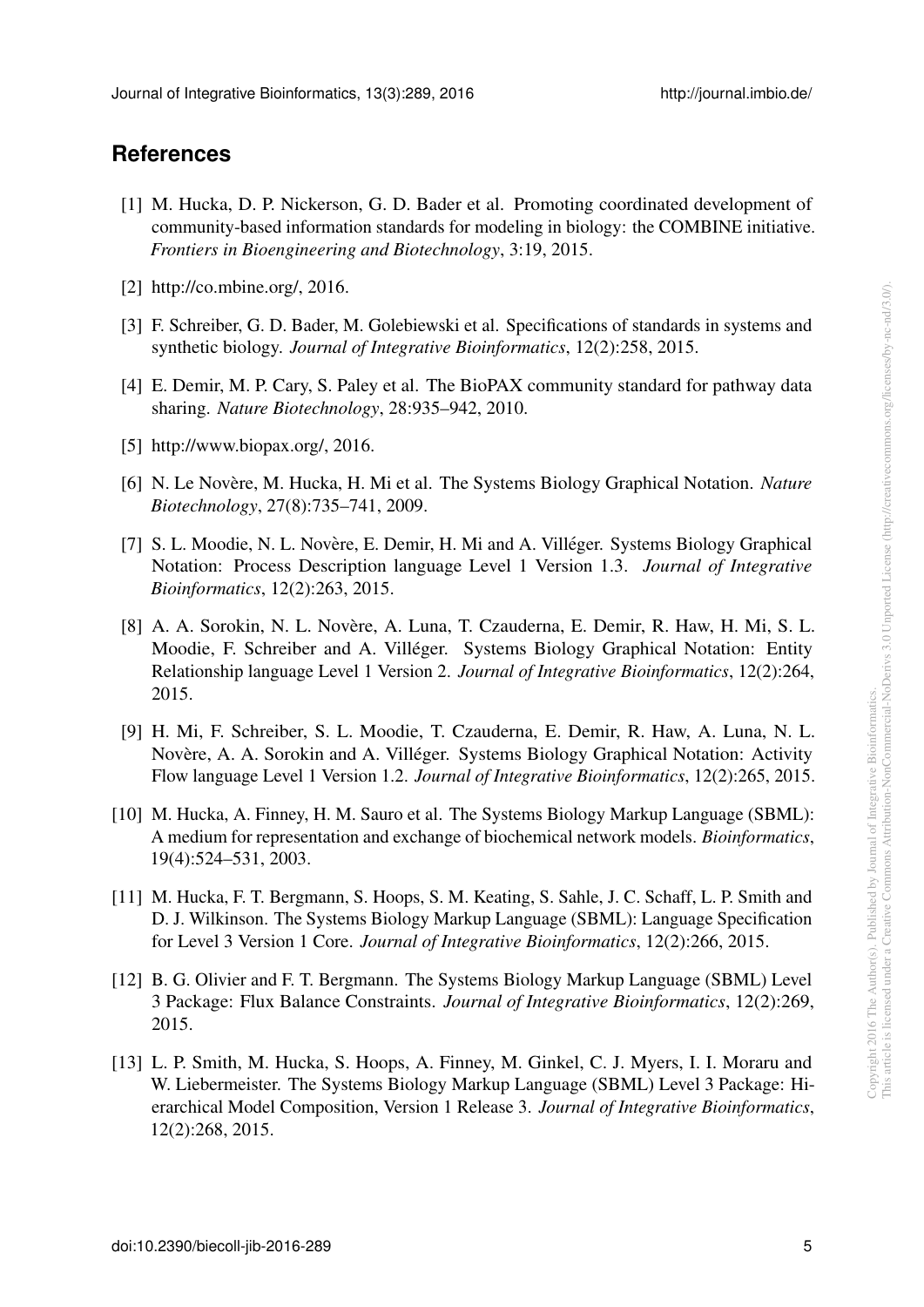- <span id="page-5-0"></span>[14] C. Chaouiya, S. M. Keating, D. Bérenguier, A. Naldi, D. Thieffry, M. P. van Iersel, N. L. Novère and T. Helikar. The Systems Biology Markup Language (SBML) Level 3 Package: Qualitative Models, Version 1, Release 1. *Journal of Integrative Bioinformatics*, 12(2):270, 2015.
- <span id="page-5-1"></span>[15] R. Gauges, U. Rost, S. Sahle, K. Wengler and F. T. Bergmann. The Systems Biology Markup Language (SBML) Level 3 Package: Layout, Version 1 Core. *Journal of Integrative Bioinformatics*, 12(2):267, 2015.
- <span id="page-5-2"></span>[16] M. Hucka and L. P. Smith. The Systems Biology Markup Language (SBML) Level 3 Package: Groups, Version 1 Release 1. *Journal of Integrative Bioinformatics*, 13(3):290, 2016.
- <span id="page-5-3"></span>[17] D. Waltemath, R. Adams, F. T. Bergmann et al. Reproducible computational biology experiments with SED-ML – the Simulation Experiment Description Markup Language. *BMC Systems Biology*, 5(1):198, 2011.
- <span id="page-5-4"></span>[18] F. T. Bergmann, J. Cooper, N. L. Novère, D. P. Nickerson and D. Waltemath. Simulation Experiment Description Markup Language (SED-ML) Level 1 Version 2. *Journal of Integrative Bioinformatics*, 12(2):262, 2015.
- <span id="page-5-5"></span>[19] A. A. Cuellar, C. M. Lloyd, P. F. Nielsen et al. An overview of CellML 1.1, a biological model description language. *Simulation*, 79(12):740–747, 2003.
- <span id="page-5-6"></span>[20] A. A. Cuellar, W. Hedley, M. Nelson, C. M. Lloyd, M. D. B. Halstead, D. P. Bullivant, D. P. Nickerson, P. J. Hunter and P. M. F. Nielsen. The CellML 1.1 specification. *Journal of Integrative Bioinformatics*, 12(2):259, 2015.
- <span id="page-5-7"></span>[21] M. T. Cooling and P. J. Hunter. The CellML Metadata Framework 2.0 specification. *Journal of Integrative Bioinformatics*, 12(2):260, 2015.
- <span id="page-5-8"></span>[22] N. Roehner, J. Beal, K. Clancy et al. Sharing structure and function in biological design with SBOL 2.0. *ACS Synthetic Biology*, 5(6):498–506, 2016.
- <span id="page-5-9"></span>[23] J. Beal, R. S. C. III, R. Grunberg et al. Synthetic Biology Open Language (SBOL) Version 2.1.0. *Journal of Integrative Bioinformatics*, 13(3):291, 2016.
- <span id="page-5-10"></span>[24] R. C. Cannon, P. Gleeson, S. Crook, G. Ganapathy, B. Marin, E. Piasini and R. A. Silver. LEMS: A language for expressing complex biological models in concise and hierarchical form and its use in underpinning NeuroML 2. *Frontiers in Neuroinformatics*, 8(79), 2014.
- <span id="page-5-11"></span>[25] http://www.neuroml.org/, 2016.
- <span id="page-5-12"></span>[26] F. T. Bergmann, R. Adams, S. Moodie et al. COMBINE archive and OMEX format: one file to share all information to reproduce a modeling project. *BMC Bioinformatics*, 15(1):369, 2014.
- <span id="page-5-13"></span>[27] F. T. Bergmann, N. Rodriguez and N. L. Novère. COMBINE Archive specification version 1. *Journal of Integrative Bioinformatics*, 12(2):261, 2015.